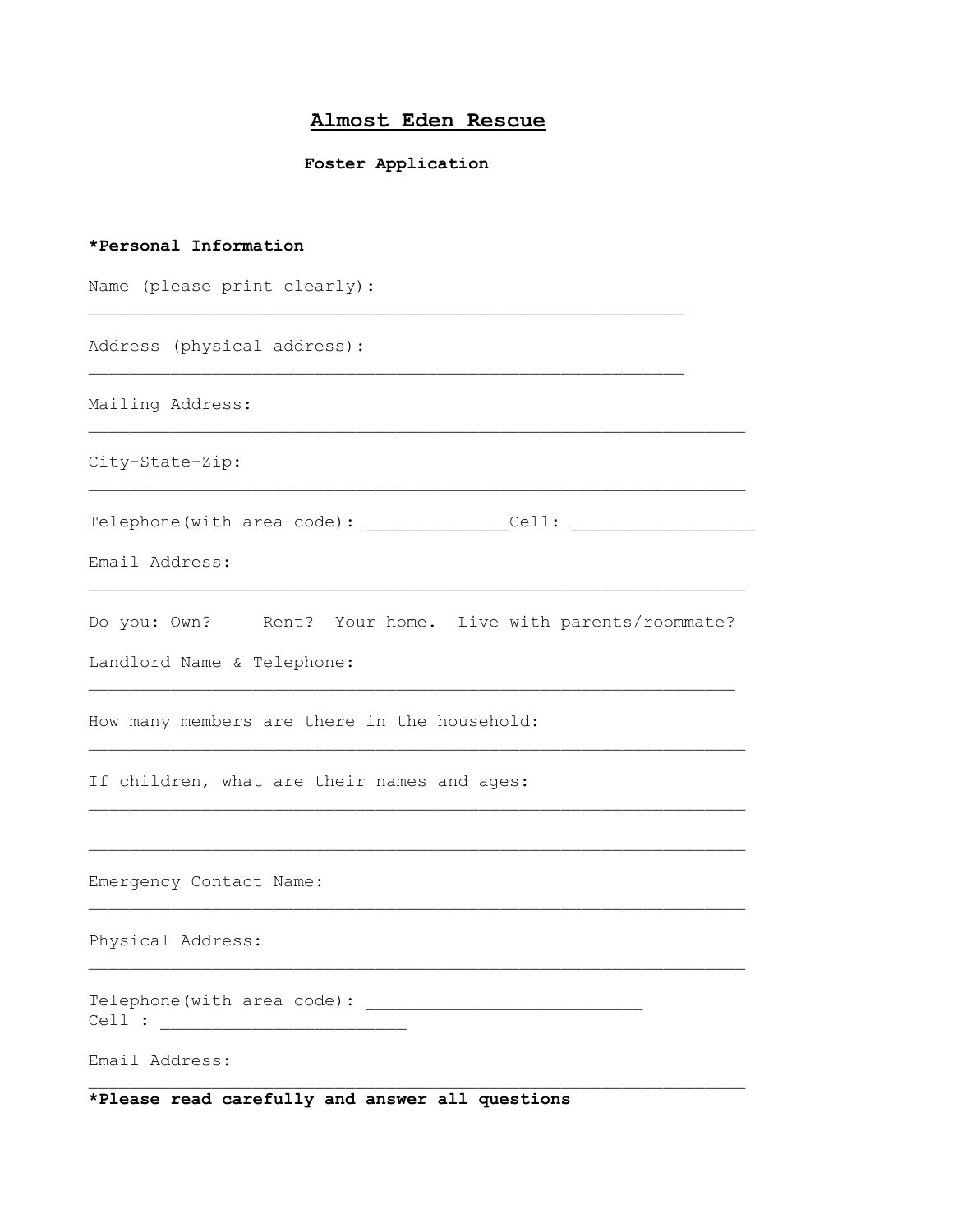Do you have a fenced yard: Yes \_\_\_ No

If a pet is placed in a foster situation with you, Almost Eden Rescue will provide routine and emergency veterinary care through designated veterinarians. Foster dogs are not to be treated by unauthorized veterinarians except in cases of extreme emergency. Expenses resulting from unauthorized routine care will be the responsibility of the foster parent. Do you agree: Yes No

All foster dogs are to be kept indoors with adequate food, water and attention. Do you agree to make a commitment to care for the dog until a permanent home can be found? Yes No

Approximately how many hours per day will your foster dog be alone?

 $\_$  , and the set of the set of the set of the set of the set of the set of the set of the set of the set of the set of the set of the set of the set of the set of the set of the set of the set of the set of the set of th

Where will the foster dog spend the day while you are away?

\_\_\_\_\_\_\_\_\_\_\_\_\_\_\_\_\_\_\_\_\_\_\_\_\_\_\_\_\_\_\_\_\_\_\_\_\_\_\_\_\_\_\_\_\_\_\_\_\_\_\_\_\_\_\_\_\_\_\_\_\_\_\_\_

\_\_\_\_\_\_\_\_\_\_\_\_\_\_\_\_\_\_\_\_\_\_\_\_\_\_\_\_\_\_\_\_\_\_\_\_\_\_\_\_\_\_\_\_\_\_\_\_\_\_\_\_\_\_\_\_\_\_\_\_\_\_\_\_

 $\mathcal{L}_\text{max}$  , and the contract of the contract of the contract of the contract of the contract of the contract of the contract of the contract of the contract of the contract of the contract of the contract of the contr

Where will the dog sleep?

Do you have the knowledge and time required to housebreak and/or obedience train the pet if the situation should occur that it becomes necessary? Yes\_\_\_\_ No\_\_\_\_

 $\_$  , and the set of the set of the set of the set of the set of the set of the set of the set of the set of the set of the set of the set of the set of the set of the set of the set of the set of the set of the set of th

Do you presently have any animals, if so, please list those currently residing with you (type of animal, age, sex, neutered/spayed, and how long you have owned them:

 $\_$  , and the set of the set of the set of the set of the set of the set of the set of the set of the set of the set of the set of the set of the set of the set of the set of the set of the set of the set of the set of th

Are they all inside animals? Yes \_\_\_ No

Please tell us a little about yourself, and why you would like to foster: \_\_\_\_\_\_\_\_\_\_\_\_\_\_\_\_\_\_\_\_\_\_\_\_\_\_\_\_\_\_\_\_\_\_\_\_\_\_\_\_\_\_\_\_\_\_\_\_\_\_\_\_\_\_\_\_\_\_\_\_\_\_\_\_\_\_\_\_\_\_\_\_\_\_\_

 $\_$  , and the set of the set of the set of the set of the set of the set of the set of the set of the set of the set of the set of the set of the set of the set of the set of the set of the set of the set of the set of th

----------------------------------------------------------------

\_\_\_\_\_\_\_\_\_\_\_\_\_\_\_\_\_\_\_\_\_\_\_\_\_\_\_\_\_\_\_\_\_\_\_\_\_\_\_\_\_\_\_\_\_\_\_\_\_\_\_\_\_\_\_\_\_\_\_\_\_\_\_\_\_

 $\_$  , and the set of the set of the set of the set of the set of the set of the set of the set of the set of the set of the set of the set of the set of the set of the set of the set of the set of the set of the set of th

\*Please provide three references including your present veterinarian, if applicable. Please provide current addresses and telephone numbers for your references.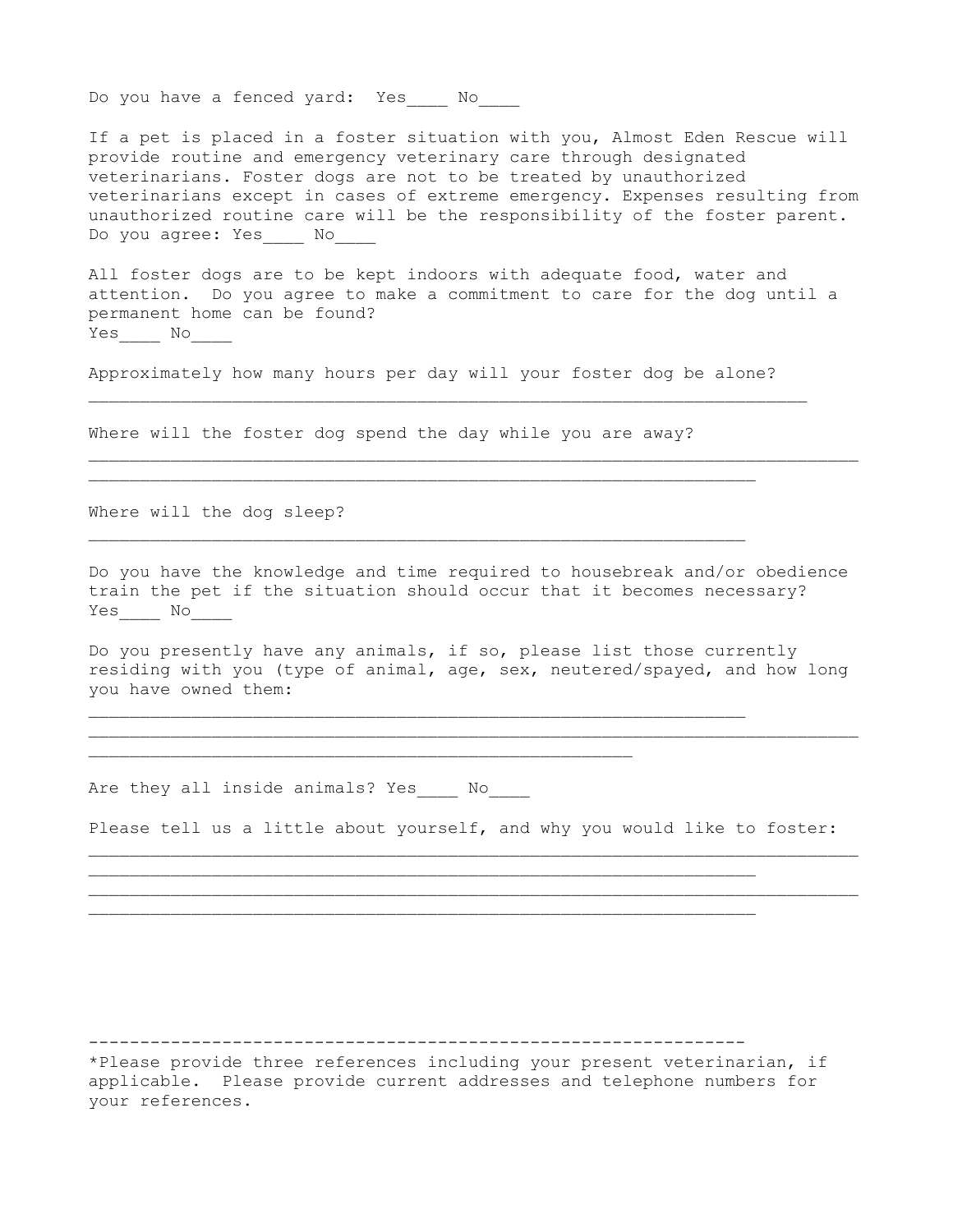| *In consideration of this opportunity to foster, I agree to the following<br>terms and conditions, intending to be legally bound by them: |
|-------------------------------------------------------------------------------------------------------------------------------------------|
| 1) Every animal coming in to foster care with Almost Eden Rescue<br>will be vetted. This will include:<br>a Spay/neuter when appropriate  |

b All applicable vaccinations

negligence or intentional misconduct.

c Microchipping

**PLEASE NOTE**: If there is an emergency or unforeseen veterinary care is necessary, Almost Eden Rescue should be notified immediately for approval.

If there is a personal emergency, vacation scheduled, etc. please notify Almost Eden Rescue if arrangements need to be made for the care of the foster. If someone other than the person(s) signing this agreement will be responsible for caring for the foster, please advise Almost Eden Rescue in writing, and furnish their contact information. I assume the risks of being bitten, scratched, injured or frightened by dogs and puppies or other animals in connection with my foster work for Almost Eden Rescue. Almost Eden Rescue is not liable to me for any injuries, damages, liabilities, losses, judgments, costs or expenses which I might suffer or sustain in connection to the performance of my foster activities unless they are the result of Almost Eden Rescue's gross

I will indemnify, defend and hold Almost Eden Rescue harmless from and against any claims, lawsuits, injuries, damages, losses, costs or expenses sustained by any companion animal or any person in connection with my intentional misconduct or grossly negligent performance of foster activities.

If I suspend foster activities, or upon Almost Eden Rescue's request at any